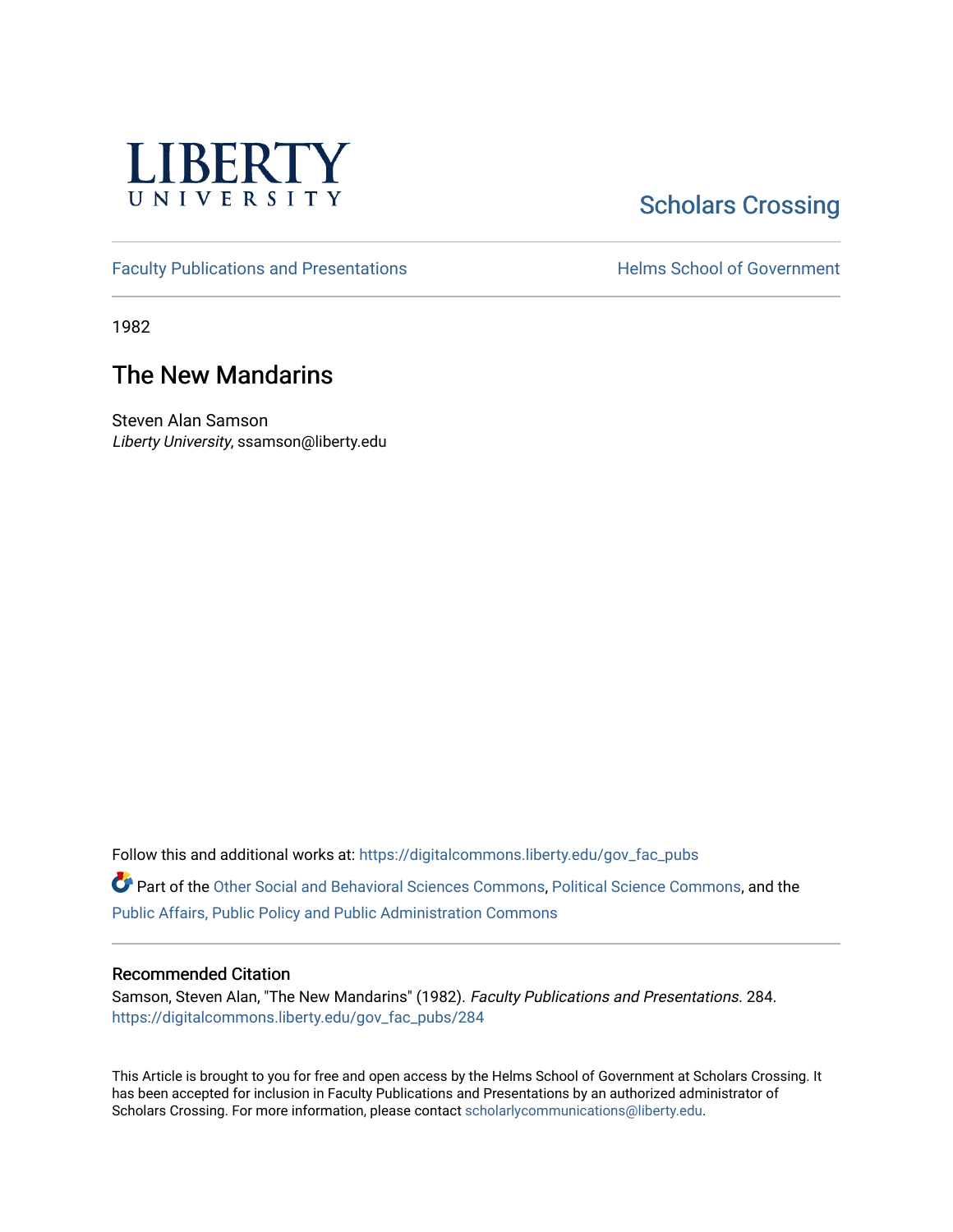#### THE NEM MANDARINS

#### Steven Alan Samson

For the wrath of God is revealed from heaven against all ungodliness and unrighteousness of men, who hold the truth in unrighteousness; Because that which may be known of God is manifest in them; for God hath shewed it unto them. (Rom. 1:18-19)

The Apostle Paul frequently juxtaposed the word aletheia, truth, and the word adikia, unrighteousness, in his letters. Both words are negative constructs. Aletheia means "not hidden." Adikia means "not right" or "not shown." Truth and unrighteousness must therefore be understood in relation to revelation.

The Apostle John makes a similar juxtaposition between skotia, darkness, and phos, light, in John 1:4-5. Describing Jesus Christ, John wrote: "In him was life; and the life was the light of men. And the light shineth in darkness; and the darkness comprehended it not." The word skotia suggests something shaded, obscure, or veiled. Phos means to shine or make manifest. In Matthew 6:23, Jesus relates darkness and light to personal character: "If therefore the light that is in thee be darkness, how great is that darkness!" Paul writes with equal irony about men "who hold the truth in unrighteousness." Elsewhere Paul asks "what fellowship hath righteousness with unrighteousness? and what communion hath light with darkness?"  $(2 \text{ Cor. } 6:14b)$ These words immediately follow his injunction: "Be ye not unequally yoked together with unbelievers...."  $(2 \text{ Cor. } 6:14a)$ 

Throughout the early chapters of Romans, particularly Romans 1: 18-2:16, Paul repeatedly states that God reveals himself in creation. The unrighteous are without excuse: "Because that, when they knew God, they glorified him not as God, neither were thankful; but became vain in their imagination; and their foolish heart was darkened. Professing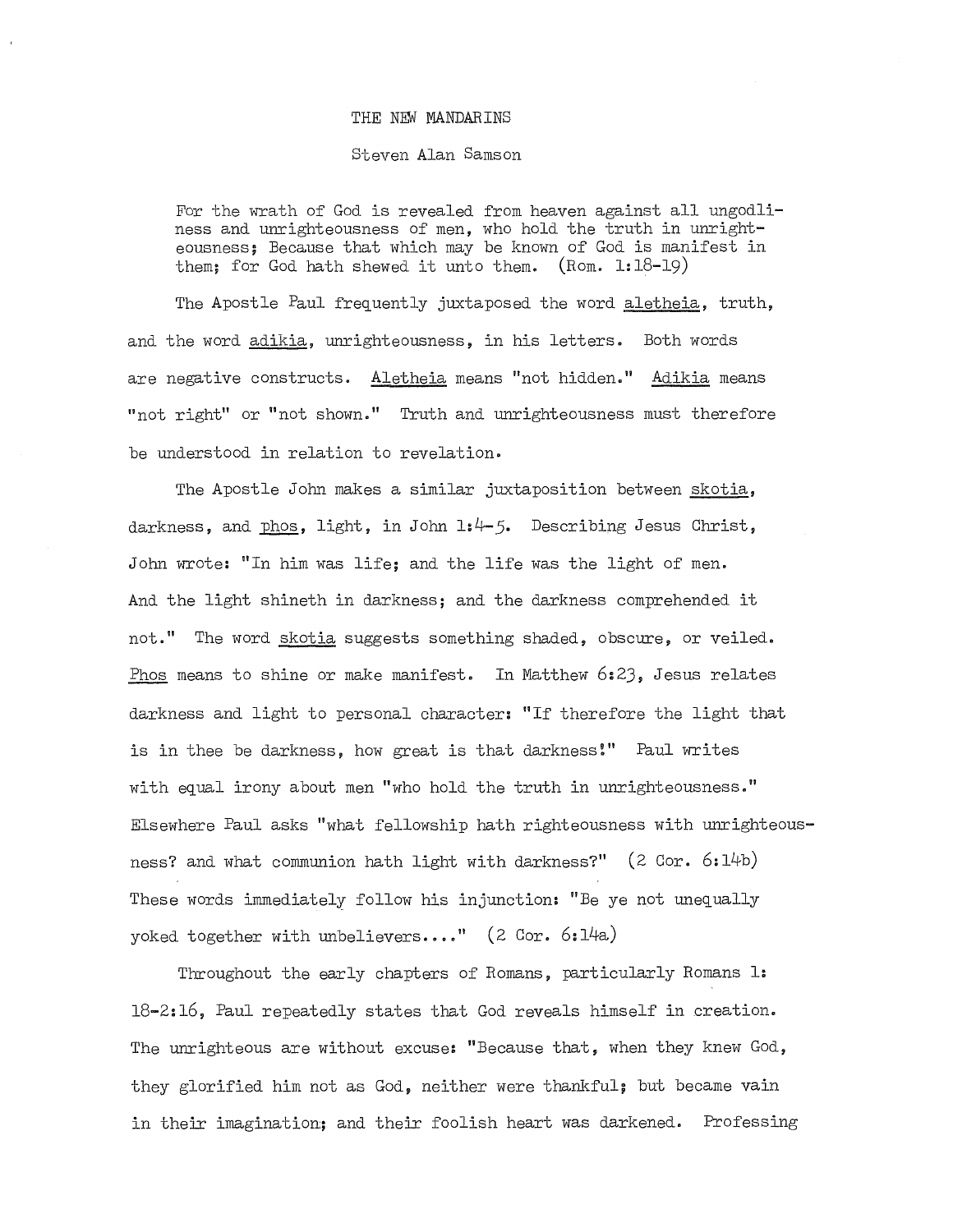themselves to be wise, they became fools, And changed the glory of the uncorruptible God into an image made like to corruptible man, and to birds, and fourfooted beasts, and creeping things." (Rom. 1: 21-23)

The point that Paul is making is simple: "The just shall live by faith." (Rom. 1:17b) When Jesus was brought before Pontius Pilate, he said: "Every one that is of the truth heareth my voice." (John 18:37) The unbeliever is without excuse. He thus stands condemned: "this is the condemnation, that light is come into the world, and men loved darkness rather than light, because their deeds were evil." (John 3:19) The worldly wise who refuse to glorify God, who exchange truth for a lie, are given over to "uncleanness" and "vile affections." "And for this cause God shall send them strong delusion, that they should believe a lie: That they all might be damned who believed not the truth, but had pleasure in unrighteousness."  $(2 \text{ Thess. } 2:11-12)$ 

In light of these passages, it is clear that Pilate's response to Jesus  $-$ "What is truth?" (John 18:38)--is not an innocent one. It represents the pique of an idolator who "worshipped and served the creature more than the Creator" (Rom. 1:25) and whose notion of reality had been challenged. God confounds the wisdom of the wise who foolishly believe the serpent's temptation: "ye shall be as gods."  $(Gen. 3:5)$  They condemn themselves by preferring speculative thought--vain imagination--to God's revelation. This is the story of modern man.

The faith of modern secular man, like his predecessors, is vain. Having hope only in this life, the secular humanist must of all men be accounted most miserable. By denying creation, he has substituted an idea of evolution that gives life a fatality and death a finality which denies all liberty, all value, and all meaning. For the evolutionist,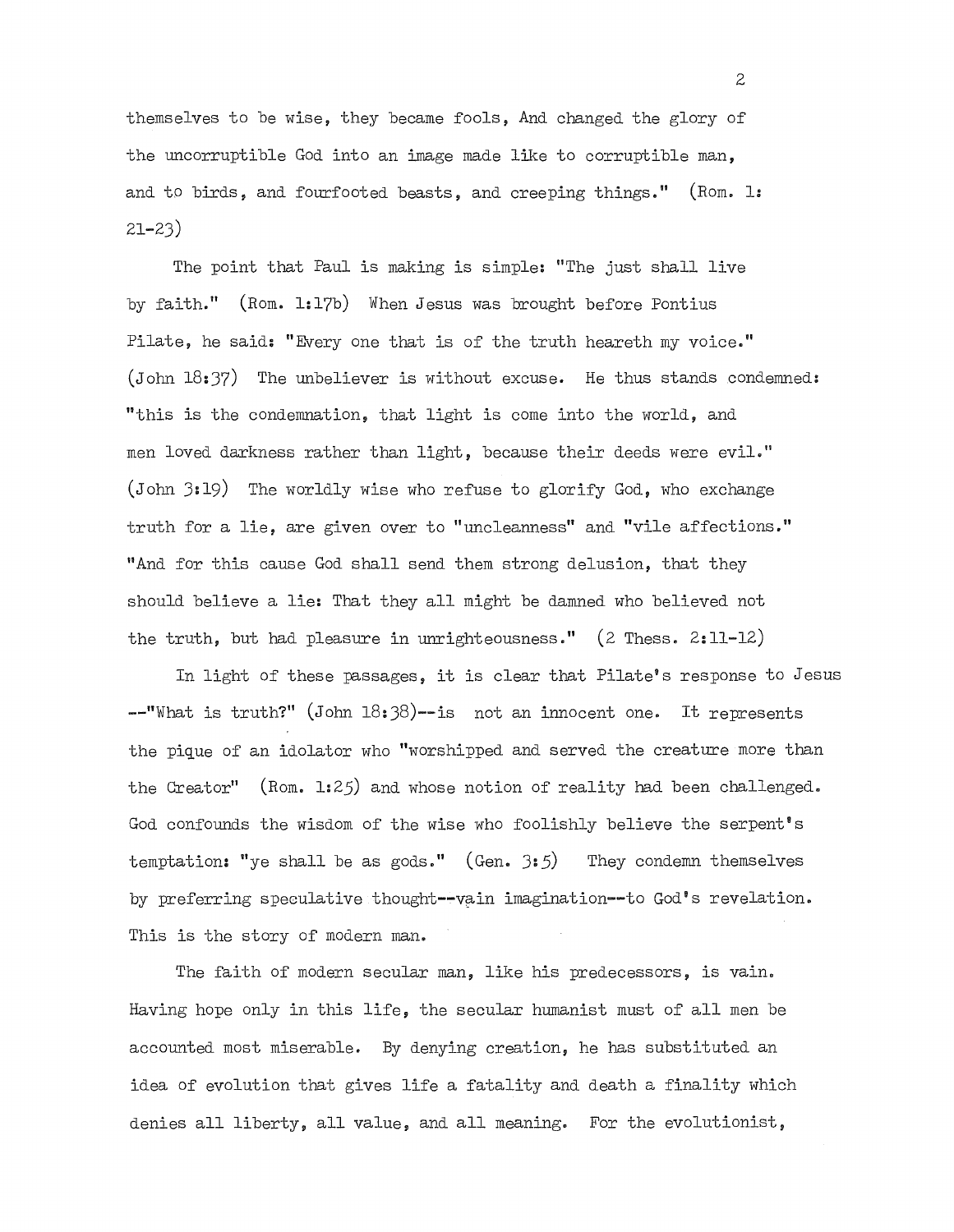personal extinction will be finally caught up in the extinction of all life in a dying universe. As Jean-Paul Sartre reflected in The Words (1964), 156: "Though I am now disillusioned, I cannot think about the cooling of the sun without fear." Sartre is alleged to have made a deathbed repudiation of his philosophy, but others, as Edward Rozek likes to say, hold fast to "the courage of their confusions." Ungodly men seek their immortality in the future. We may ever find them engaged in building empires, individually or collectively constructing **"a** city and a tower, whose top may reach unto heaven."  $(Gen. 11:4)$  This is the perennial dream of reason.

In his recent book, The Dominion Covenant: Genesis (1982), Gary North characterizes the madness in the method of evolutionists: "The post-Darwin evolutionist is no less religious than the Christian creationist. Evolutionists simply reverse GOd's order of creation. The Christian affirms that a sovereign, autonomous, omnipotent personal God created the universe. The evolutionist insists that a sovereign, autonomous, omnipotent impersonal universe led to the creation (development) of a now-sovereign personal god, mankind." (247) North then shows that the idea of "cosmic purposelessness" is essential to establishing the sovereignty of a humanistic elite. The Creator is denied so that man may take up the task of controlling evolution by imposing his own design, that is, his own image on creation. "Once man achieves his freedom from undesigned nature by means of his knowledge of nature's laws, he can then assert his autonomous sovereignty <u>over</u> nature (including, of course, other men).  $(265)$ 

The same motive may be seen at work in scientific planning, as C. S. Lewis noted in <u>The Abolition of Man</u> (1947), 69: "what we eatl Man's power

J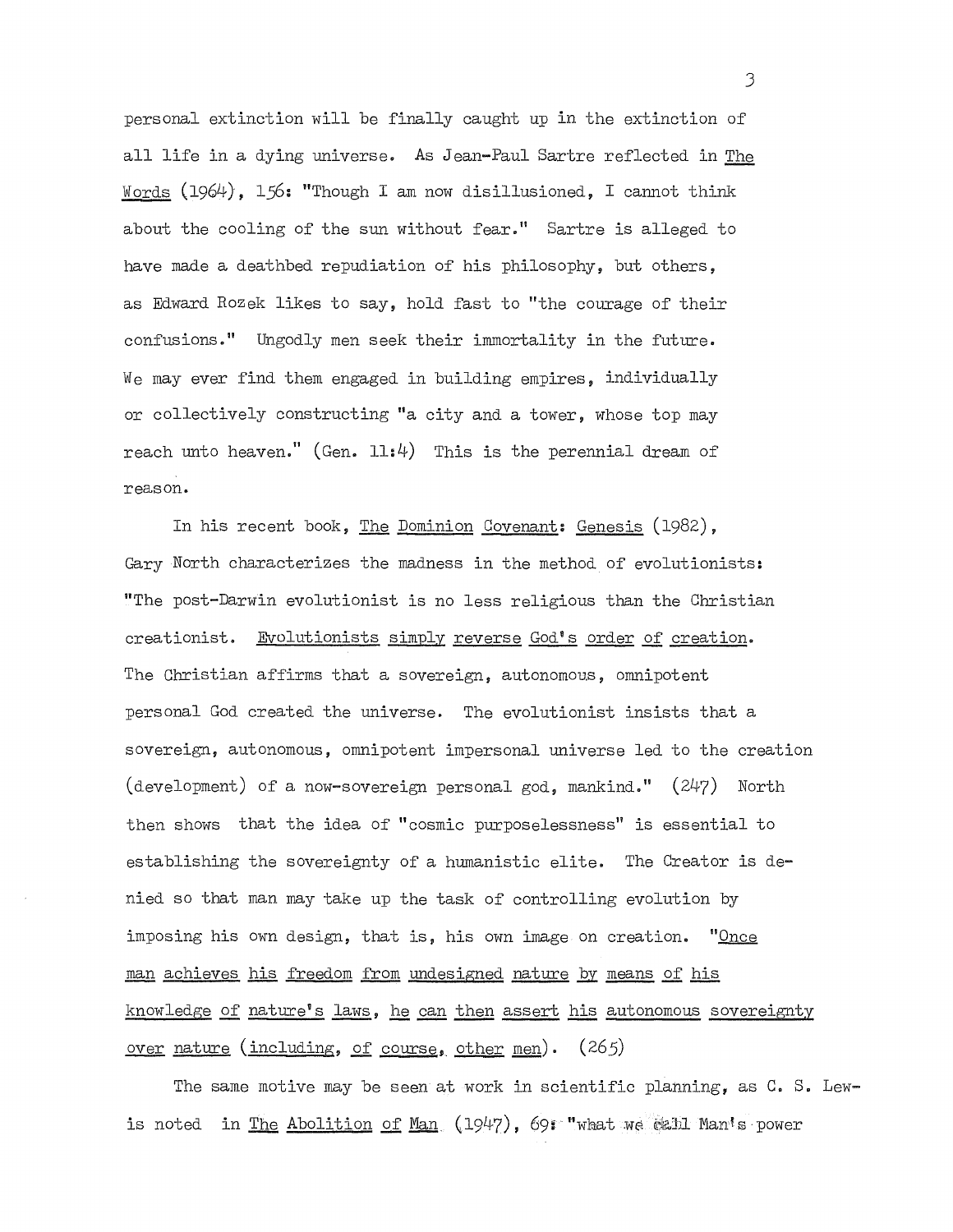over Nature turns out to be a power exercised by some men over other men with Nature as its instrument." This being the case, constitutional safeguards are required to protect personal and corporate liberty. As always, this raises the ancient question: Who will guard the guardians? When legal absolutes are denied, discretion itself becomes absolute, and law degenerates to an exercise in politics or the imposition of a social program. The first is only to be expected. It is the second that merits more careful consideration.

Whether in politics, economics, education, or law, the modern state is viewed as a vehicle for social reform and social control. And to carry out such a program, some kind of ruling elite invariably offers its services. At different times, these elites may be composed of foreign conquerors, wealthy immigrants, merchants, intellectuals, feudal warriors, clergy, lawyers, or bureaucrats. But for a society that worships at the altar of evolutionary science, it is only natural that its elite should be composed of "the best and brightest," a notion given substance in David Lebedoff's recent book, The New Elite: The Death of Democracy (1981).

Lebedoff, a former treasurer of Minnesota's Democratic-Farmer-Labor Party, views this New Elite strictly from the vantage of partisan politics. He is troubled by what he regards as a direct attack on democratic political competition by upwardly mobile professionals--high achievers--whose status is defined in the context of "a society that rewards ability." Merit or ability is increasingly measured in terms of scores on IQ tests, college scholarships, academic or professional degrees, and occupation. The key indicator, or threshold test, is self-perception: members of the N **ew** Elite are those who reject their roots and regard themselves "primarily as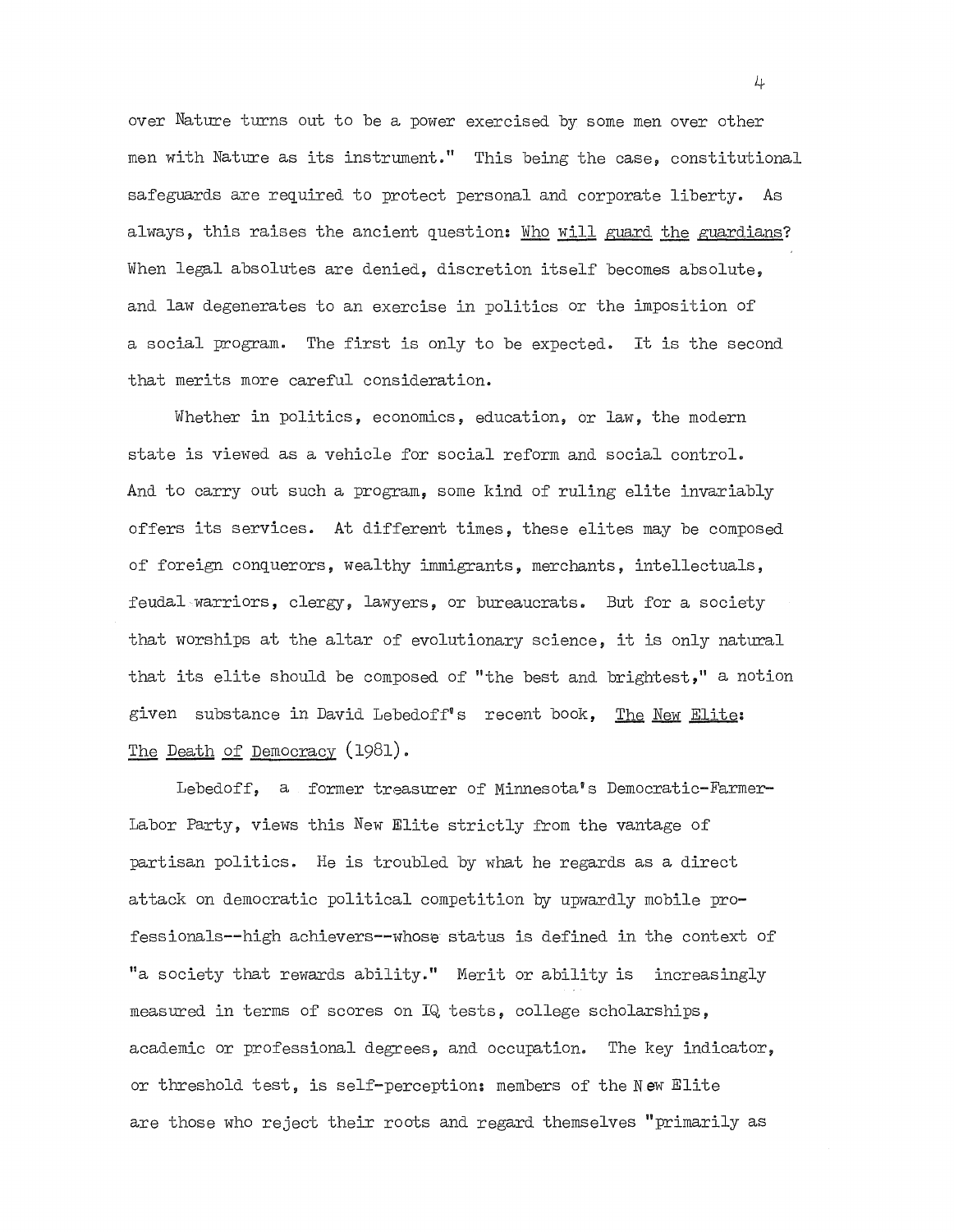intelligent rather than as something else." (19) True members of the New Elite gravitate toward others who are favored with similar graces. They seek occupations where their success or failure is ratified by their peers, not by members of the general public. They are thus likely to be found ensconced in civil service, professional, or tenured teaching positions where they are most immune from scrutiny or interference by the hoi polloi: those who constitute the "Left Behinds." The New Elite seeks immunity from criticism.

The humanist had to first reject God before asserting the sovereignty of man. The New Elite has similarly rejected politics in order to assert its demand for power. "Politics is not killing us; on the contrary, politics is dead .... Its death was not accidental. Someone caused it to happen. The destruction of our political process was executed by those who had the most to gain from its demise: the New Elite." (66) This has been accomplished by changing the rules of the game: party rules changes, reapportionment, quotas, primary elections, political action committees, attempts to polarize public issues, emphasis on life-style issues, efforts to modify traditions by law, emotional and moralistic appeals, nonpartisan elections, citizen panels, and single-issue politics. The New Elite strategy is to target "a majoritarian institution...that is a barrier to the new class dominance," attempt to control it through rules changes, and then heap blame on it for the resulting failures. The object is to discredit the democratic institutions, much as the Nazis, Fascists, and Bolsheviks did in Europe. The effectiveness of this strategy may be readily gauged from a review of Morris P. Fiorina's very brief volume, Congress (1977). Lebedoff's hypothesis suggests a simple explanation for shake-up in the traditional power structure of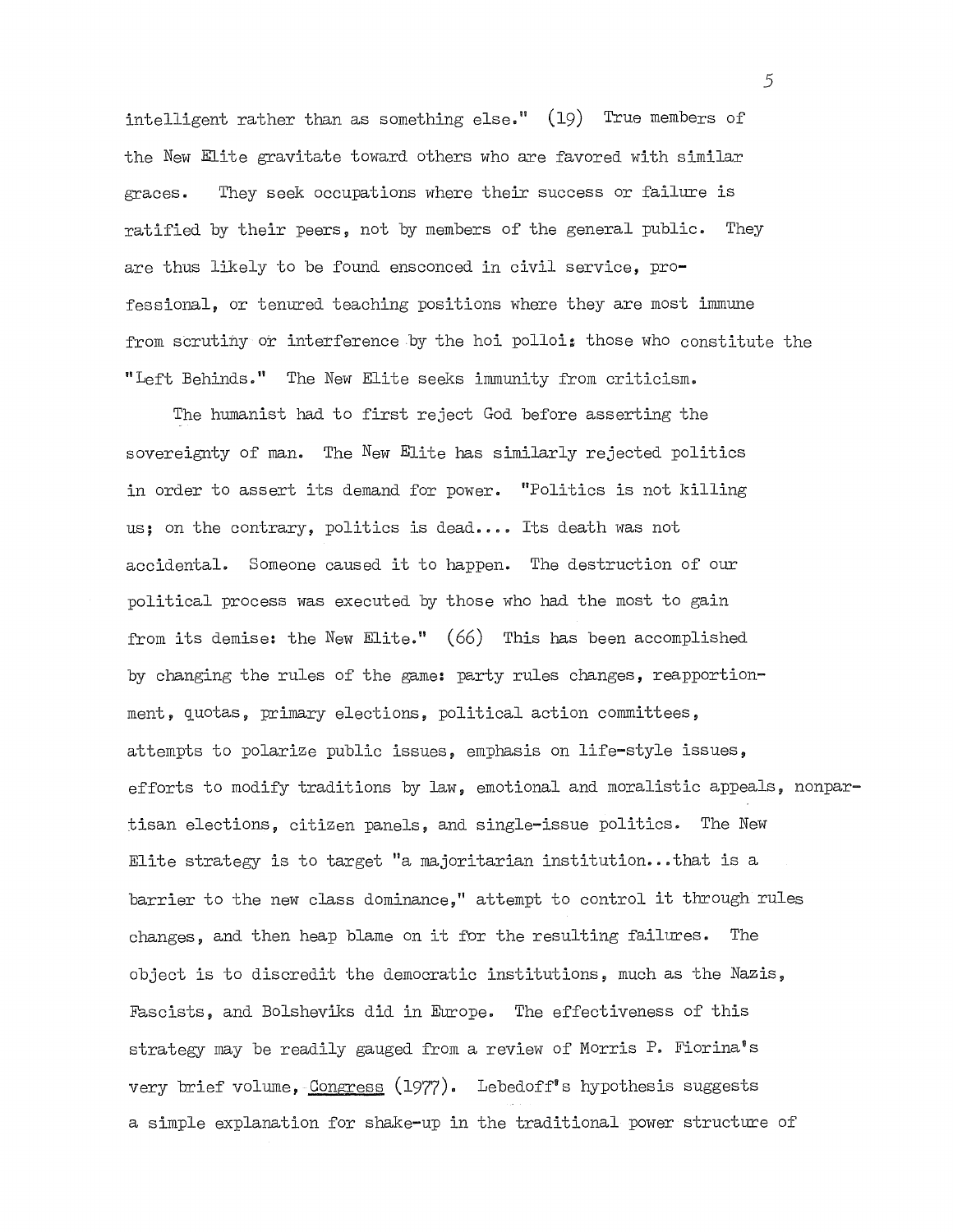Congress noted by Fiorina. Congressmen's home bases have been so weakened by the new rules that they must spend more time in casework- servicing their constituents' needs--and less time lawmaking if they expect to be reelected. The New Elitists consequently criticize a lack of leadership in Congress that is much their own making.

We hear pleas for new programs and bold solutions to pressing human problems. The now hamstrung two-party system is taking it on the chin for poor turnout at the polls and poor showings in the races. And what do these critics propose in its place? "The political goal of the New Elite is very simple: the transfer of political power to the New Elite. This has very little to do with issues or with the advancement of any philosophy or cause. It does have to do with who is fit to govern--as decided by the New Elite."

What Lebedoff is describing is an aristocracy of the experts or what has come to be known as a "meritocracy." But he is standing too close to this political animal to fully appreciate the nature of the beast. To say that the goal of the New Elite "has very little to do ..• with the advancement of any philosophy or cause" is to miss its roots in evolutionary thinking. This elite supposedly represents the vanguard of human advancement toward greater perfection. Its ideal is a parody of the Christian doctrine of sanctification  $(1 \text{ Thess. } 5:23-24)$ . It resembles the perfectionist notion of "entire sanctification." Thus  $B_i$ . B. Warfield's Perfectionism (1958) offers insights through a survey of perfectionist movements among American Christians. The New Elite's secular perfectionism is of the same variety as the racial theories of the eugenics movement, Margaret Sanger's American Birth Control League (later Planned Parenthood), and Friedrich Nietzsche's concept of uebermensch (superman). These theories survive in much of the New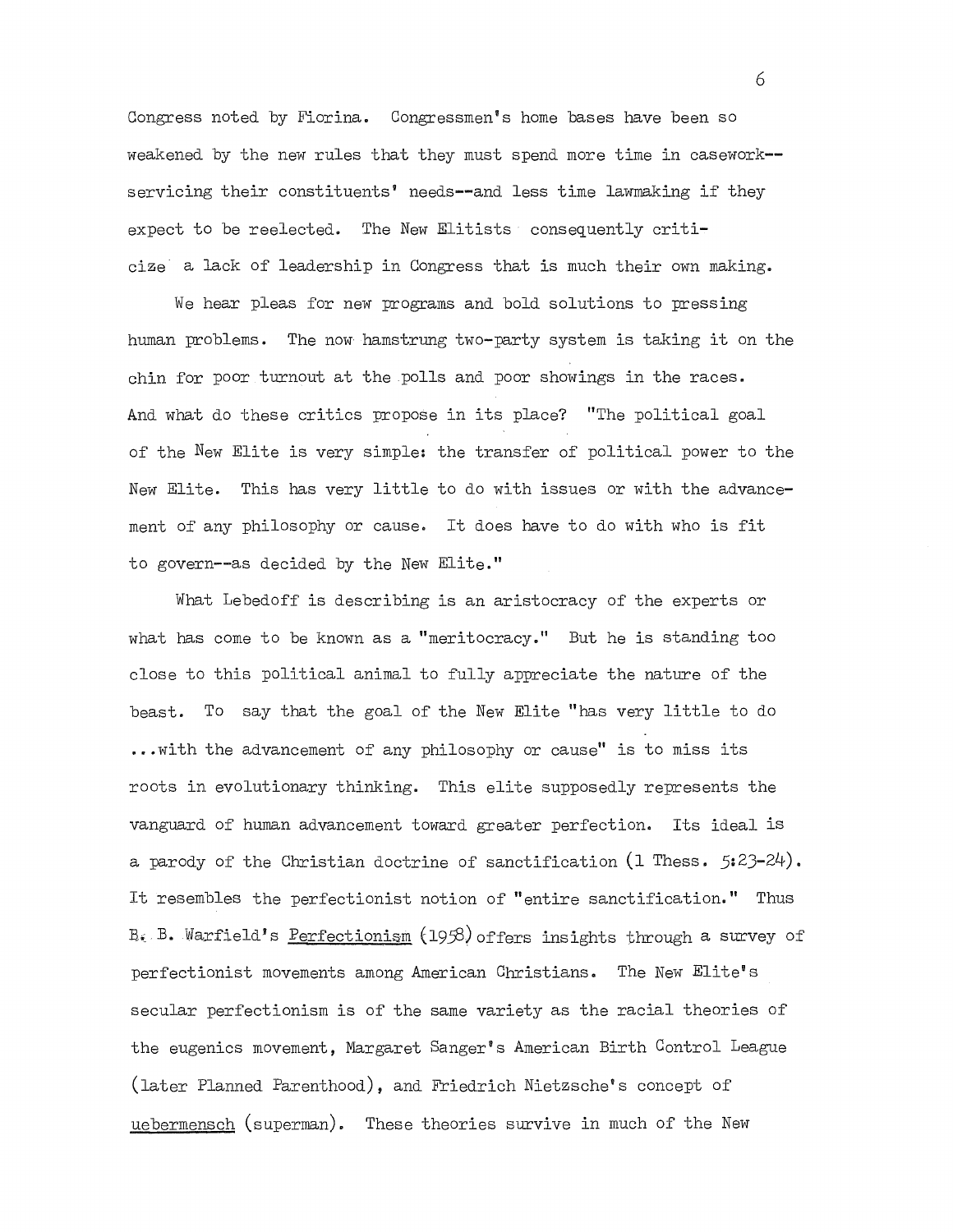Age or New Consciousness literature. But American social reformers and artists have shown a long standing affinity for such thinking, as may be seen in the proliferation of utopian communitarian movements, radical religious cults, secret societies, and mysticaloccultist circles. Ralph Waldo Emerson's "The Oversoul" and Edgar Allan Poe's "Eureka" are representative of the visionary quality of much American literature. Such works served as a wedge in opening the door to liberal theology, evolutionism, Eastern religion, and the occult. Both the Romanticism and the Nationalism of the 19th century gave impetus to the secular perfectionism that characterizes 20th century culture. This is the philosophy Lebedoff overlooks. It is this "religion of humanity" that R. J. Rushdoony analyzes in The Nature of the American System (1965) and which shapes what Rushdoony calls "the messianic character of American education" in his book of that title.

Public education is, in fact, a key "change agent" for the creation of a new social and economic order. "Teachers are to serve as the new predestinators." (North, 307) Not so long ago the "ivory tower" of academia seemed to be the last refuge of cranks and visionaries. But it might be more accurately termed the laboratory for a new society. Such a statement can be easily debunked as paranoid. Yet the evidence is as abundant as it is persuasive. Neither is it confined to one field. Whether the subject is education, planning, scientific research, politics, or law, the pattern is much the same- The gpal of the New Elite is political to the core and paternalistic in its assumption that a new class of social engineers is needed to set the public agenda. It forsakes the appearance of politics in favor' of the object of politics: power. The new center of power is the bureaucracy.

Lebedoff correctly notes the growing emphasis on style over substance.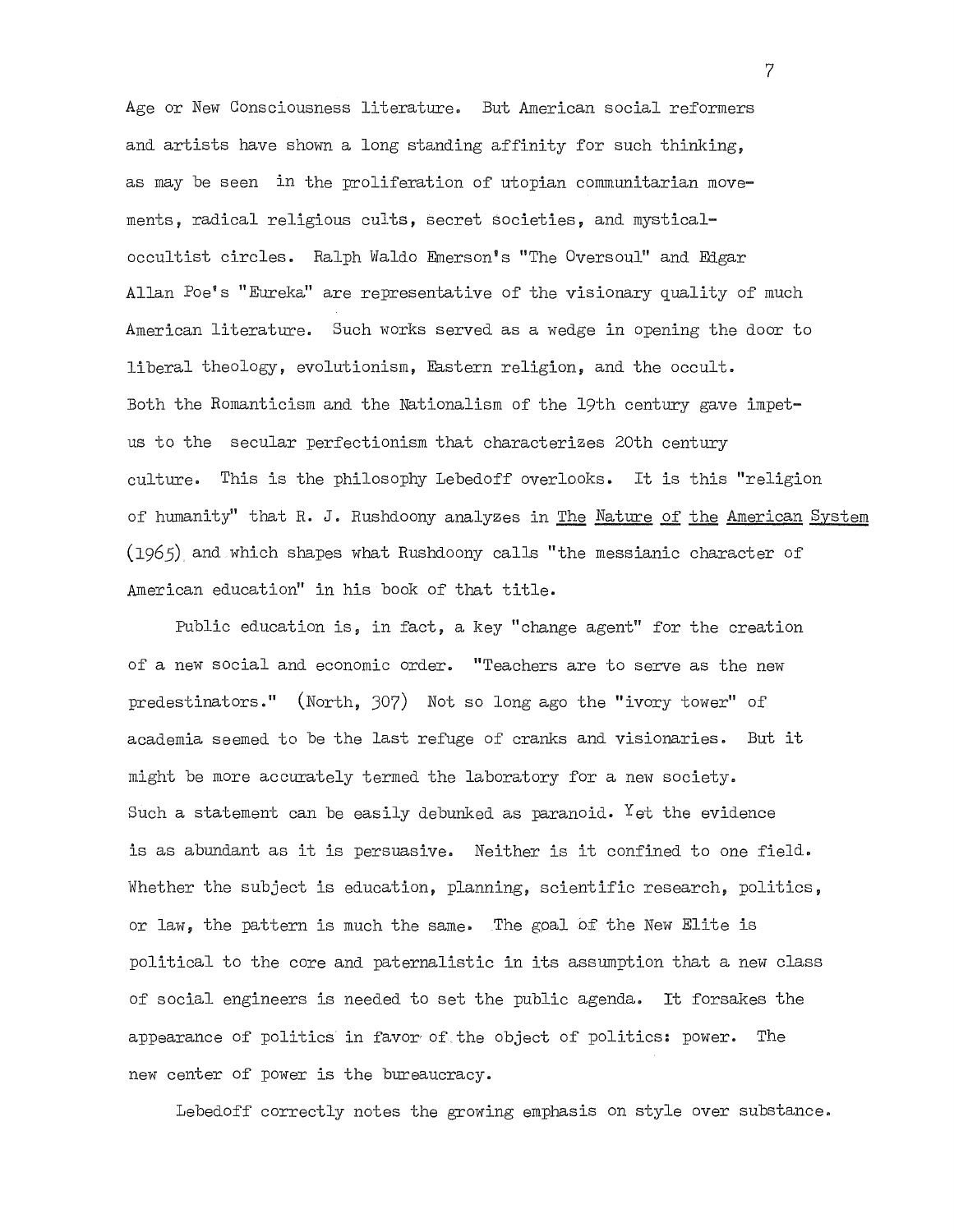The political scientist, Murray Stedman, has made a similar observation and adds a historical dimension lacking in The New Elite. Stedman examines the "brokerage style" of urban politics in America and identifies two types: the machine type and the reform type. The classic study of machine politics is Dayton McKean's The Boss  $(1940)$ . The New Elite may be seen as a lament on the demise of the rough and tumble partisanship that the machine so vividly exemplified. City Politics (1963) by Edward C. Banfield and James Q,. Wilson has a chapter devoted to the emergence of reformist politics out of the 19th century social reform movement. Supporting evidence concerning the goals of the social reformers may be gleaned from such works as Transcendentalism in New England (1876) by Octavius Brooks Frothingham, Freedom's Ferment (1944) by Alice Felt Tyler, The Triumph of Conservatism (1963) by Gabiel Kolko, and Tragedy and Hope (1966) by Carroll Quigley. The thread that links these and similar studies is their portrayal of various efforts to deliberately construct a new and more perfect society, first through voluntary societies, then through political agencies established or captured by reformist forces.

The early German sociologist, Max Weber, has left us with a sympathetic description of the struggle to preserve the old style of partisan politics. It is quoted in From Max Weber  $(1958)$ , ed. by H. H. Gerth and C. Wright Mills, p. **71,** and was written in 1906:

(E)verywhere the house is ready-made for a new servitude. It only waits for the tempo of technical economic 'progress' to slow down and for rent to triumph over  $profit...$  (T)he increasing complexity of the economy, the partial governmentalization of economic activities, the territorial expansion of the population--these processes create ever-new work for the clerks, an ever-new specialization of functions, and expert vocational training and administration. All this means caste. Those American workers who were against the 'Civil Service Reform' knew what they were about. They wished to be governed by parvenus of doubtful morals rather than a certified caste of mandarins. But their protest was in vain.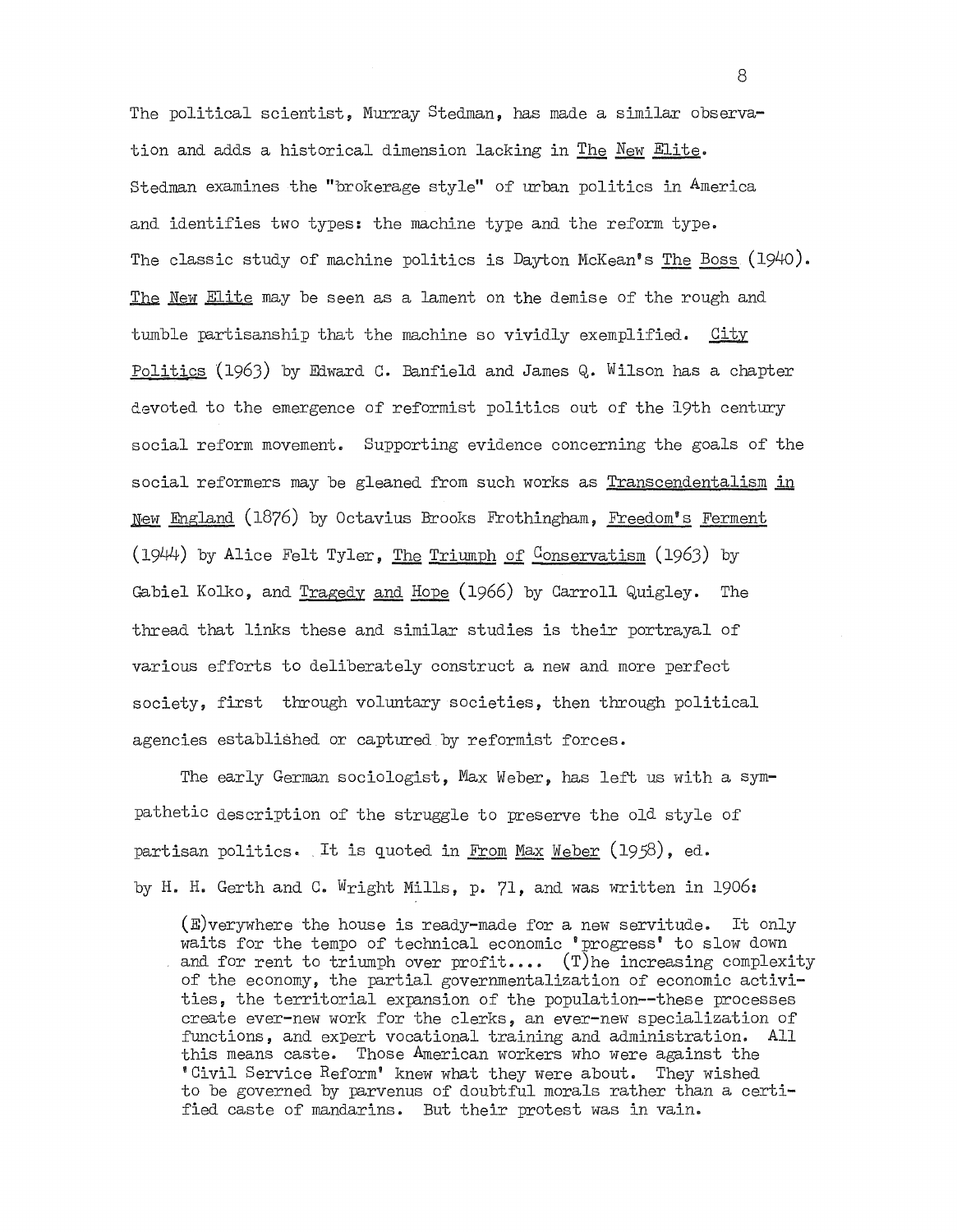While  $L$ ebedoff works within an evolutionary framework of analysis, his description of changing social patterns underscores a growing problem: through increased mobility, universal education, and rewards for intellectual achievement, a new social class is emerging that is no longer based on the randomcdistribution of intelligence. Lebedoff believes that this change may prove fatal for such democratic values as equality of opportunity which were based on the observation that talent may be found in all walks of life and that social status had little to do with personal value. But what happens when, deliberately or unintentionally, people are bred for specific characteristics such as abstract intelligence, physical strength, or beauty? The ambitions of the exenicists early in our century are being realized in ways we have seldom troubled ourselves to examine.

All of the attitudes associated with noblesse oblige are evident among the social reformers: arrogance, moralism, liberality, idealism. For arrogance, it is hard to exceed that of the Rev. Frederick T. Gates, who was the manager of John D. Rockefeller's philanthropies and the chief instigator of the General Education Board. In "The Country School of Tomorrow" (1913), the Board's first Occasional Paper, Rev. Gates shared his vision for making rural life "beautiful, intelligent, fruitful, recreative, healthful, and joyous:"

The present educational conventions fade from our minds; and, unhampered by tradition, we work our own good will upon a grateful and responsive rural folk. We shall not try to make these people or any of their children into philosophers or men of learning or of science. We are not to raise up from among them authors, orators, poets, or men of letters. We shall not search for embryo great artists, painters, musicians. Nor will we cherish even the humbler ambition to raise up from among them lawyers, doctors, preachers, politicians, statesmen, of whom we now have ample supply.... We are to follow the admonitions of the good apostle, who said, "Mind not the high things, but condescend to men of low degree." And generally, with respect to these high things, all that we shall try to do is just to create presently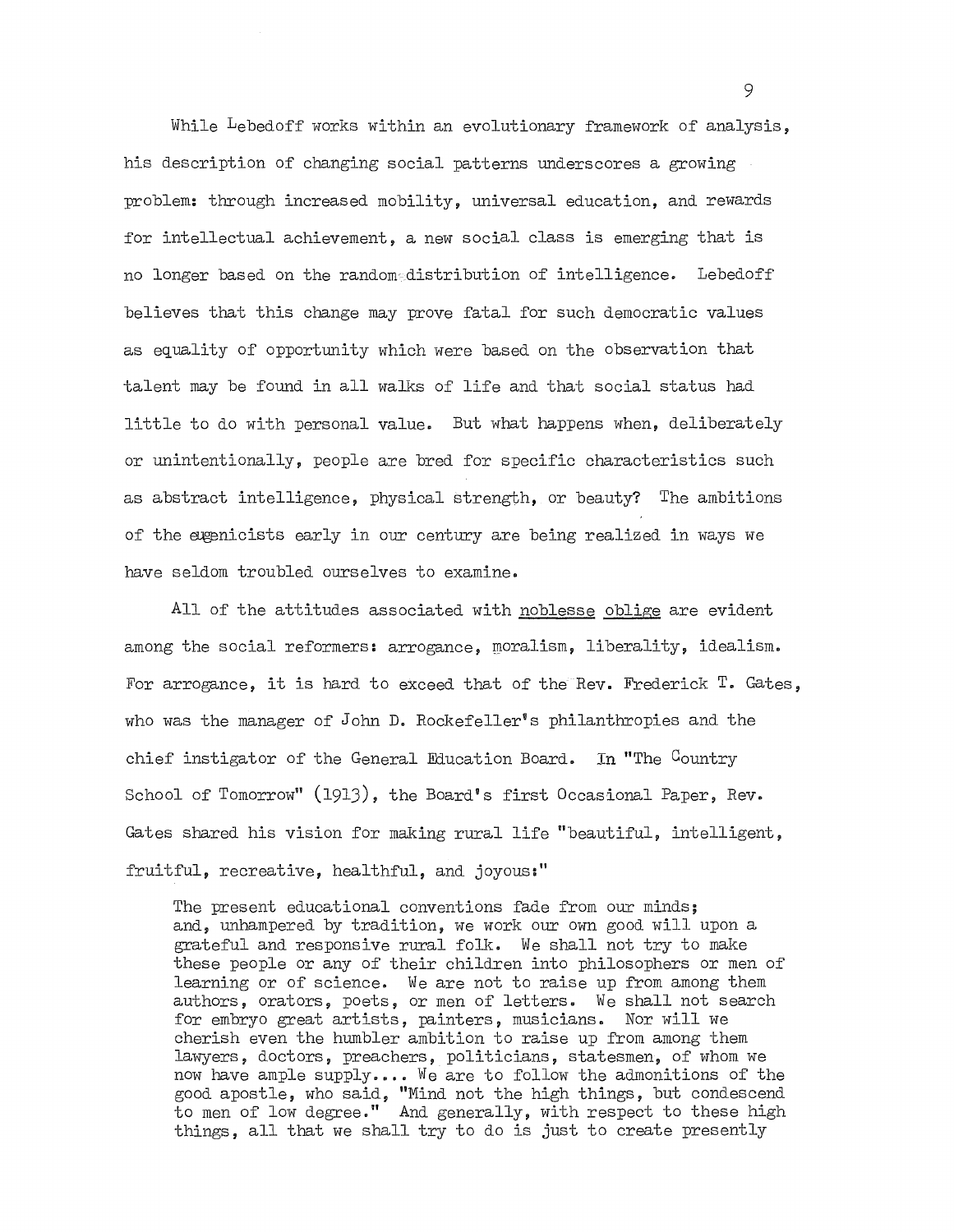about these country homes an atmosphere and conditions such, that, if by chance a child of genius should spring up from the soil, that genius will surely bud and not be blighted.

Elements of the goals of both the social reformers and the New Elite are evident in this passage. One is the identification of a group of "subjects" for the social experiment: in this case, residents of the rural South. Another is the desire to inoculate these subjects from their "traditions." Such a program implies the substitution of another tradition, as John Dewey urged in A Common Faith. Dewey intimated that "there is such a thing as faith in intelligence becoming religious in quality...."  $(26)$  In fact, social reform has always been religious in quality. And it is this quality which lends itself so readily to the rise of new class of social benefactors.

It is, in part, to this generous impulse that we owe the rise of the university system and the development of the social sciences. Before all of society can be converted into a true social laboratory, the experimental theories and instruments must be tested on a smaller scale. This has been a function of the social sciences from their very inception. The modern university was born following the Civil War through a convergence of private wealth, public subsidies, professional ambition, and reform-minded social crusaders.

Such "helping professions" as social work and counseling received a boost from the new gospel of philanthropy. In law, medicine, theology, and education, the distinct emphasis was on developing a professional identity on the basis of scientific principles. Many national professional associations were founded during the decade following the Civil War, and there emerged what Burton J. Bledstein has called "the culture of professionalism" in his book of that title. Evolutionary science was the new intellectual orthodoxy. The spokesmen for sci-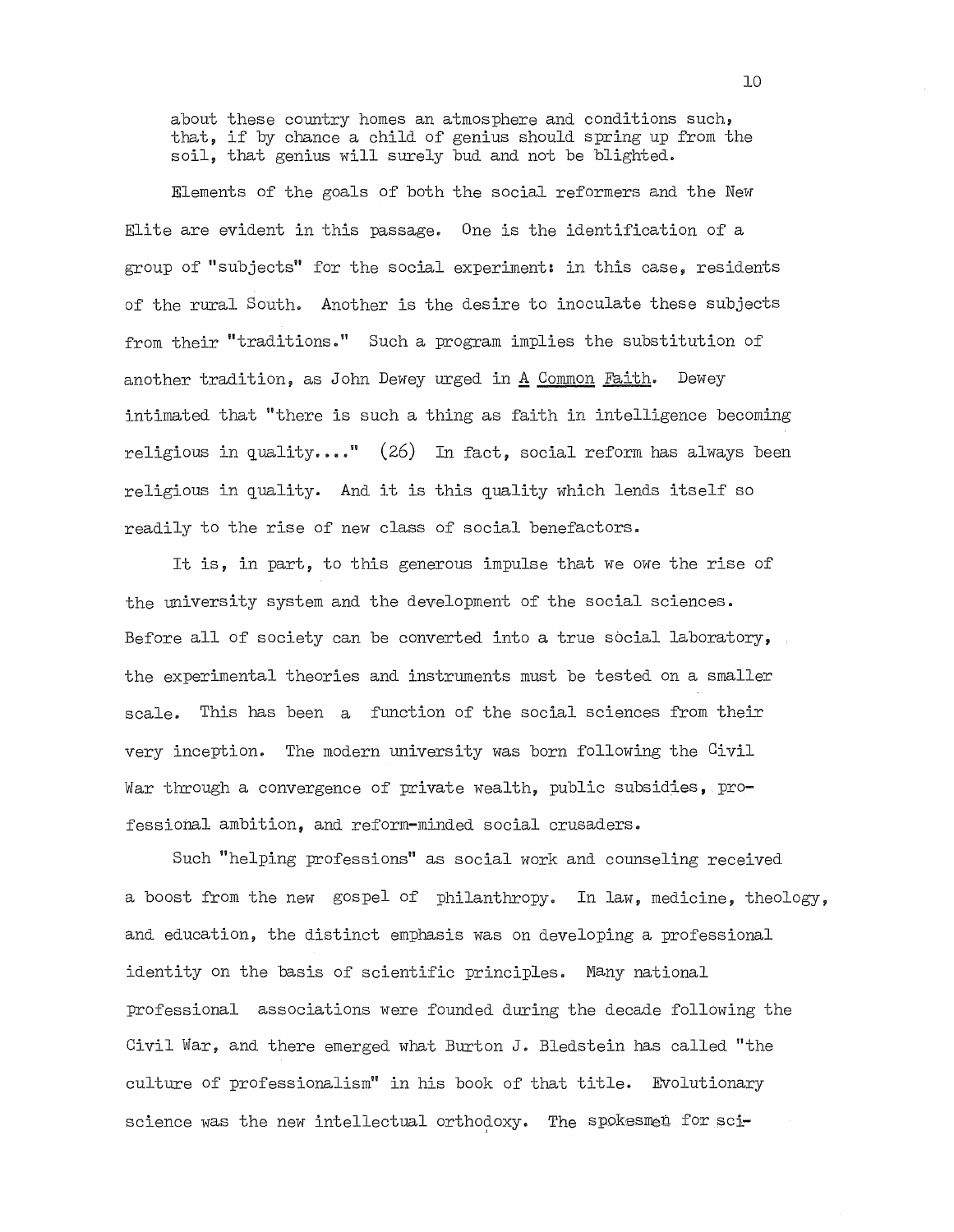entific professionalism were among its chief prophets. Is all of this a part of some dark conspiracy? Not in the commonly understood sense, anyway. Yet what is politics if not the endeavor by likeminded individuals to shape the public agenda and thus influence the character of society? Is it secretive? To some extent it is necessarily so. This does not make it evil. What must be challenged is the attempt, described by Lebedoff, to make politics a matter of expertise or to wrap it in the mantle of professionality. We have grown so accustomed to accepting the bona fides--good faith--of professional associations at face value that we tend to ignore the mixed motives from which their appeals spring. We are apt to forget what The Westminster Confession, XVI, 7, so clearly states: "Works done by unregenerate men, although, for the matter of them, they may be things which God commands, and of good use both to themselves and others; yet, because they proceed not from a heart purified by faith; nor are done in a right manner, according to the word; nor to a right end, the glory of God; they are therefore sinful, and cannot please God, or make a man meet to receive grace from God."

A spate of angry critiques of academia and the professions has come out in recent years. It is not necessary to agree with all the conclusions to appreciate the reasons for their authors' disaffection. Perhaps none is more sharp-tongued than the person whose god has failed. And perhaps none bears more poignant witness to dashed hopes and betrayed expectations.

The Graves of Academe (1981) by Richard Mitchell is a recent entry into the lists of works destined to be ignored by their intended audiences. It is a hilarious, subversive book that should be required reading in all teachers' colleges. One may scarcely hope, however,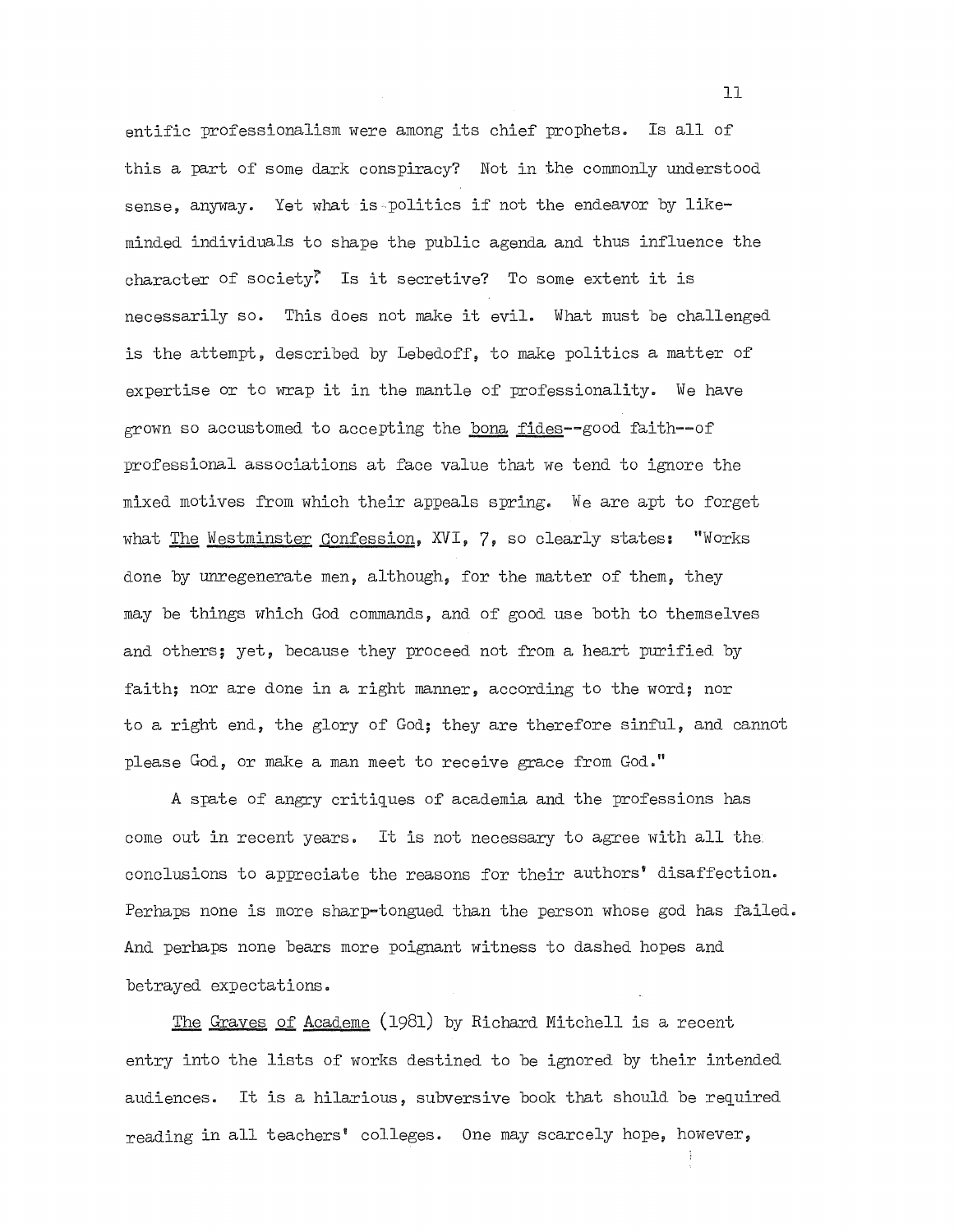to find copies of it in college libraries. The author is a Professor of English at Glassboro State College and the editor of The Underground Grammarian. In the eyes of many" educationists," as he calls them, Mitchell is likely to be regarded as a blasphemer in the temple. His caustic directness is as refreshing as a vigorous scrub-brushing, perhaps with a Brillo pad. His "saltiness" has lost none of its savour. Mitchell taunts doctoral dissertation writers for their aesopian babble, their pseudo-scientific measurements of the unmeasurable, and their preoccupation with the pathology of students. "The incipient teachers are to be, in fact, therapists, keen to discover, if unable to treat, vast arrays of 'learning disabilities' and 'problem youngsters.' Teacher-training, therefore, is a colossal and terribly serious enterprise. It calls for more and more courses and workshops and 'hands-on' laboratory 'experiences' and **in-** and pre-service training, all of which require larger and larger faculties and counselors and facilitators and support services and more and more money." (67)

Mitchell's reference to "therapists" is a prevalent theme in the critical literature. Mitchell echoes other critiques of the high priestly aspirations of professionals: The Triumph of the Therapeutic (1966) by Philip Rieff, The Theology of Medicine (1977), and The Messianic Character of American Education (1963) by R. J. Rushdoony. His diagnosis of the medical model of education is both engaging and incisive. Mitchell wields a mean scalpel. He seems to specialize in deflating swelled heads with a little of their own medicine. But it is always a pleasure, after reading so many academic hatchet jobs, to read someone who knows how to bury the hatchet.

Much has been made over the years about such "change agents" as progressive education, sex education, urban renewal, land use planning,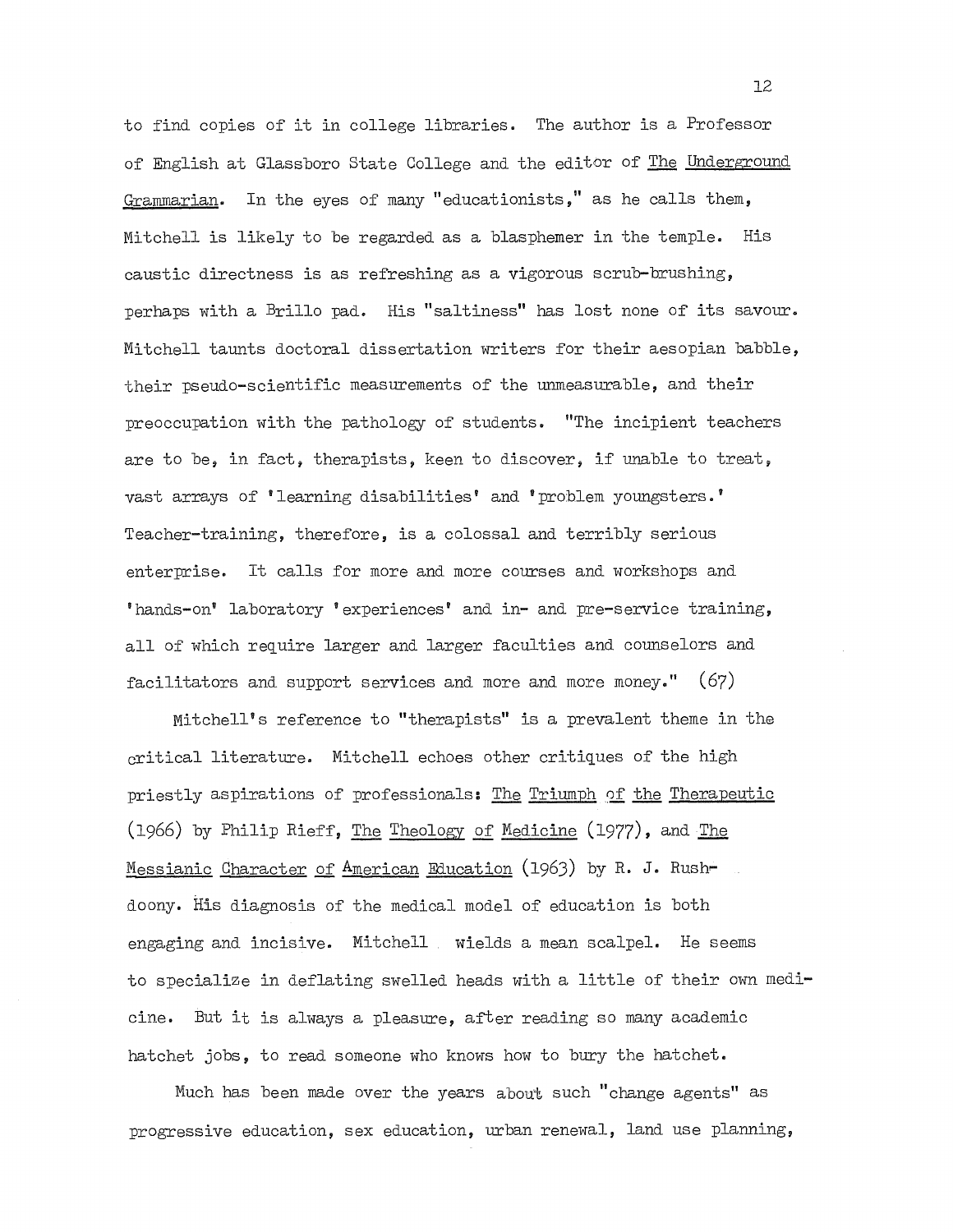progressive taxation, and sociological jurisprudence. But it is difficult to convey a sense of the continuity, consistency, and deliberateness of the changes that are taking place throughout the land. We do not need to conclude that these changes are being orchestrated by a particular group, or that they all fit neatly into a single pattern, in ordor to conclude that there is some rhyme or reason behind them. In fact, some influential academic and professional theorists give away the game in now largely forgotten works. These include Auguste Comte, the acknowledged father of sociology; Horace Mann and John Dewey, key figures in education; Christopher Langdell and Roscoe Pound in law; Wilhelm Wundt and G. Stanley Hall in psychology; and innumerable others. Each of these men was a "global thinker" and each left a forceful imprint in his field. They exemplified Karl Marx's dictum in "Theses on Feuerbach:" "The philosophers have only interpreted the world, in various ways; the point, however, is to change it."

Gary North devotes considerable attention to one such program for change: Dynamic Sociology (1883) by Lester F. Ward, the first major work of American sociology. This two-volume tome is an unabashed appeal for a planned state which is comprehensive in its scope. Ward suggested training legislators in the laws of sociological science. Nowadays, congressional committees are staffed with academicians and lawyers. Ward believed that a beneficent elite could use the growing fund of knowledge to elevate humanity to new heights. What speaks so hopefully here, as elsewhere, is the perennial dream of reason, now disguised as science. But, as always, it suffers from the perennial problem of perfectionism: an inadequate notion of sin and, ironically it would seem, a denigration of the flesh. What is imperfect is fit only to be